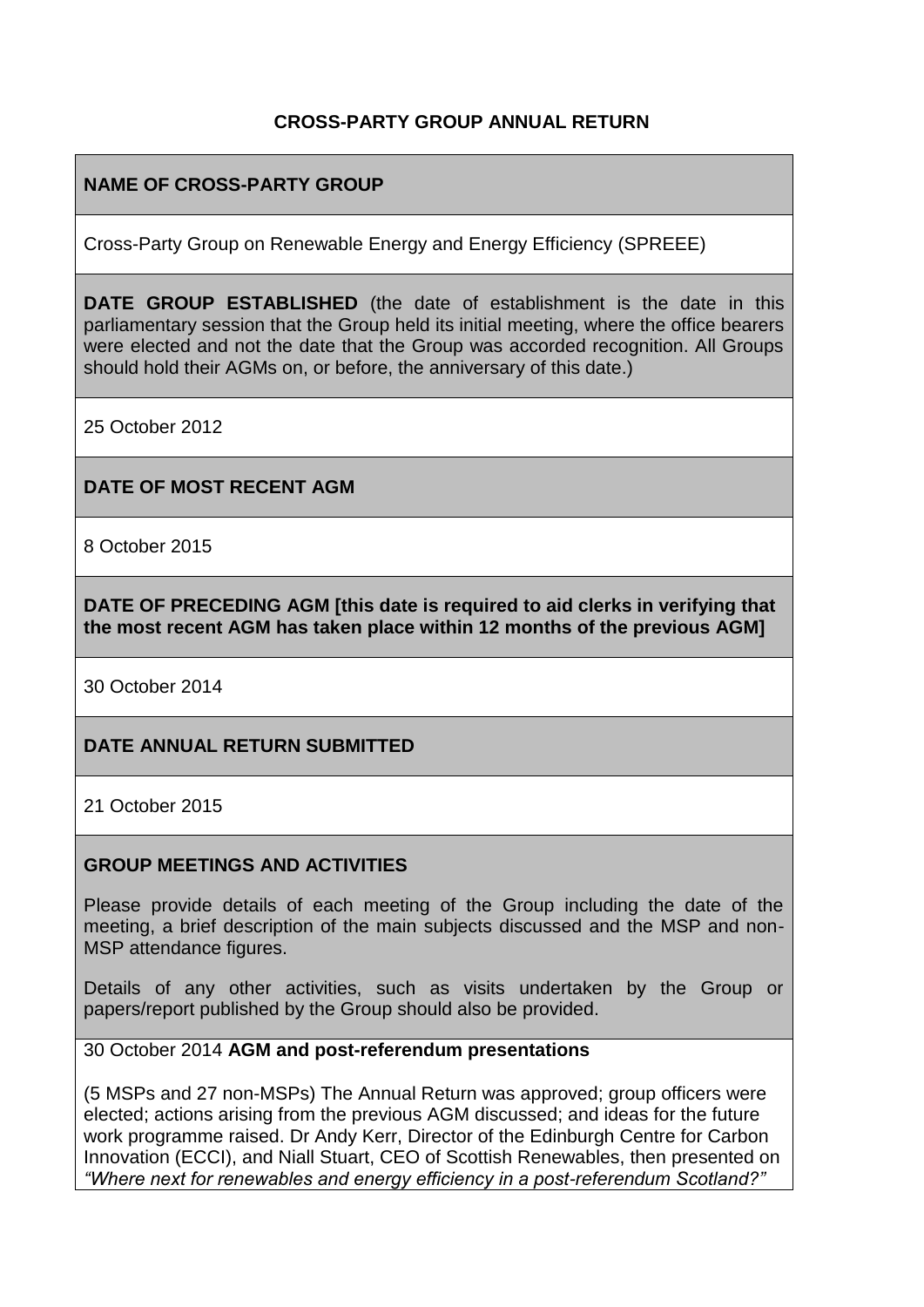## 11 December 2014 **Scotland's target to decarbonise the power sector by 2030**

(5 MSPs and 23 Non-MSPs) Paul Gardner, Senior Principal Engineer, DNV GL – Energy, presented on a soon-to-be published report for WWF Scotland which argued that current Scottish Government policy to meet the target is fraught with risk as it relies heavily on Carbon Capture and Storage. Marcus Stewart, Energy Supply Manager, National Grid, then presented on National Grid's Future Energy Scenarios work. Dr Mark Winskel, Chancellor's Research Fellow on Energy Innovation at the Science, University of Edinburgh, then gave his reflections on the two presentations based on his involvement with UK Energy Research Council's recent analysis of energy strategy uncertainties. There was then the opportunity for Q&A.

## 29 January 2015 **Sustainable Transport**

(2 MSPs and 38 non-MSPs) Neil Langhorn, Sustainable & Active Transport Team, Transport Scotland, gave a presentation on *Sustainable Transport in Scotland: an overview*. Dr David Beeton, E-cosse, then presented on *Switched On Scotland: A Roadmap to Widespread Adoption of Plug-in Vehicles*. This was followed by Dr Nigel Holmes, SHFCA, who gave a presentation on *Hydrogen & fuel cell vehicle opportunities with renewables*. There was then the opportunity for Q&A.

## 12 March 2015 **Fuel Poverty – fuel poverty and health, and rural fuel poverty**

(5 MSPs and 29 Non-MSPs) This was a joint meeting of the Cross Party group on Renewable Energy and Energy Efficiency and the Cross Party Group on Housing. Scott Restrick, Energy Action Scotland, presented on *Fuel Poverty and Health*. Teresa Bray, Changeworks, presented on *Rural Fuel Poverty*. This was followed by a presentation by Jamie Carruthers, Dormont Estate, on *the Passivhaus Approach*. There was then the opportunity for Q&A.

### 18 June 2015 **Local Energy**

(3 MSPs and 40 Non-MSPs) James Johnston, CEO and co-founder of Open Utility, presented on the idea of peer-to-peer energy and his website, Piclo, which is the UK's first online marketplace for buying and selling energy, including renewables. Dave Pearson, Director, Star Renewable Energy, then presented on local renewable heat opportunities, giving examples from domestic and foreign projects his company has been involved in. Iain Todd then presented on the local transport applications of the new Levenmouth Community Energy Project in Fife. There was then the opportunity for Q&A.

# **MSP MEMBERS OF THE GROUP**

Please provide names and party designation of all MSP members of the Group.

Claudia Beamish - Labour

Sarah Boyack – Labour

Nigel Don - SNP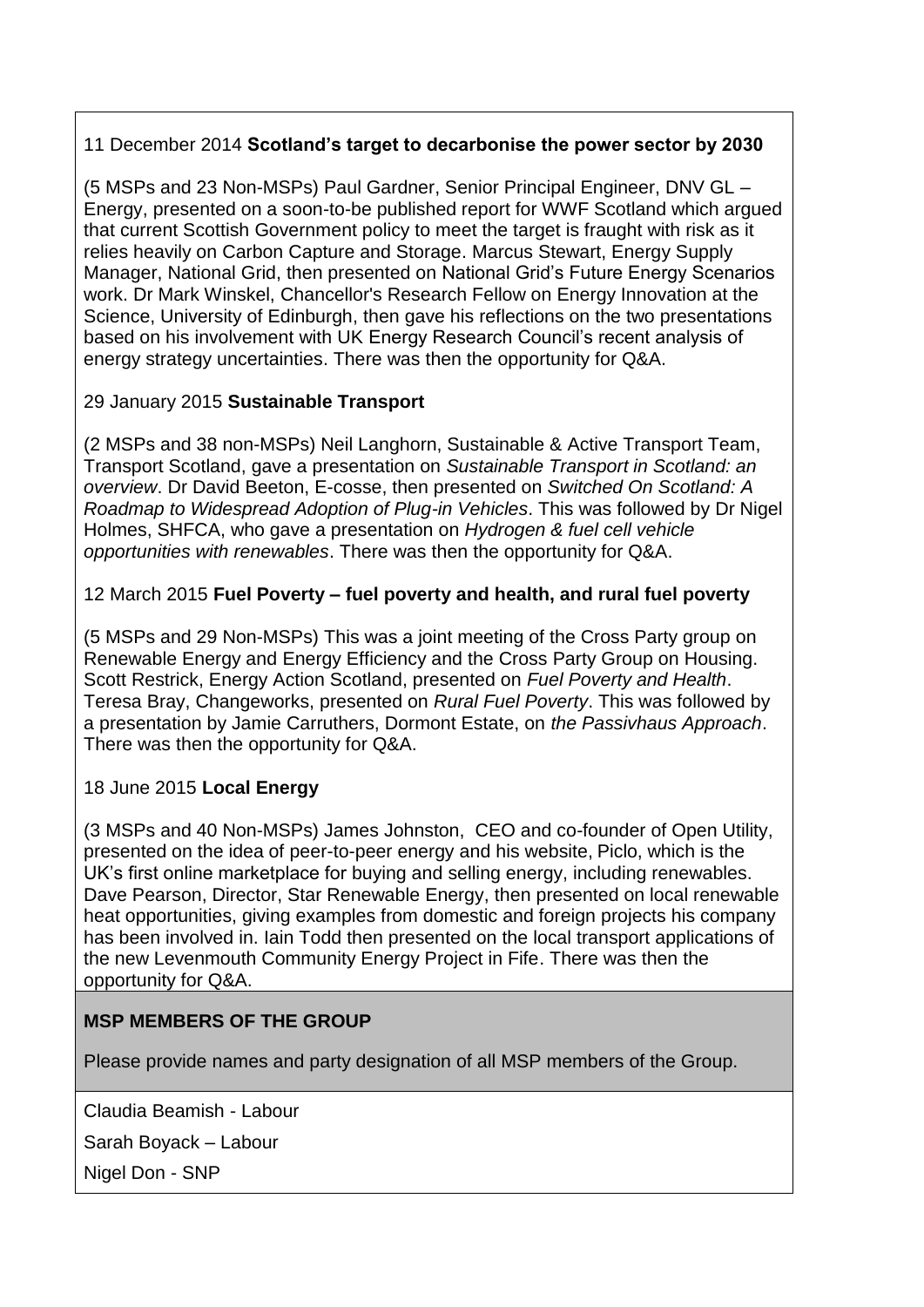Jim Eadie - SNP Kenneth Gibson - SNP Rhoda Grant - Labour Patrick Harvie - Green Mike Mackenzie - SNP Liam McArthur – Liberal Democrat Jamie McGrigor - Conservative David Torrance - SNP

### **NON-MSP MEMBERS OF THE GROUP**

For organisational members please provide only the name of the organisation, it is not necessary to provide the name(s) of individuals who may represent the organisation at meetings of the Group.

| Individuals | Abhishek Agarwal        |
|-------------|-------------------------|
|             | <b>Mike Alcock</b>      |
|             | <b>Neil Anderson</b>    |
|             | <b>Blair Armstrong</b>  |
|             | Barbara Atterson        |
|             | Lang Banks              |
|             | <b>Neil Barnes</b>      |
|             | John Birchmore          |
|             | <b>Gordon Black</b>     |
|             | <b>Charlie Blair</b>    |
|             | <b>Ruth Boyle</b>       |
|             | <b>Raemond Bradford</b> |
|             | <b>Teresa Bray</b>      |
|             | <b>Andrew Bright</b>    |
|             | Anne Bruce              |
|             | <b>Tony Brunton</b>     |
|             | <b>Stefan Buettner</b>  |
|             | Paolo Buoni             |
|             | George Callaghan        |
|             | David Cameron           |
|             | <b>Colin Campbell</b>   |
|             | <b>Jamie Carruthers</b> |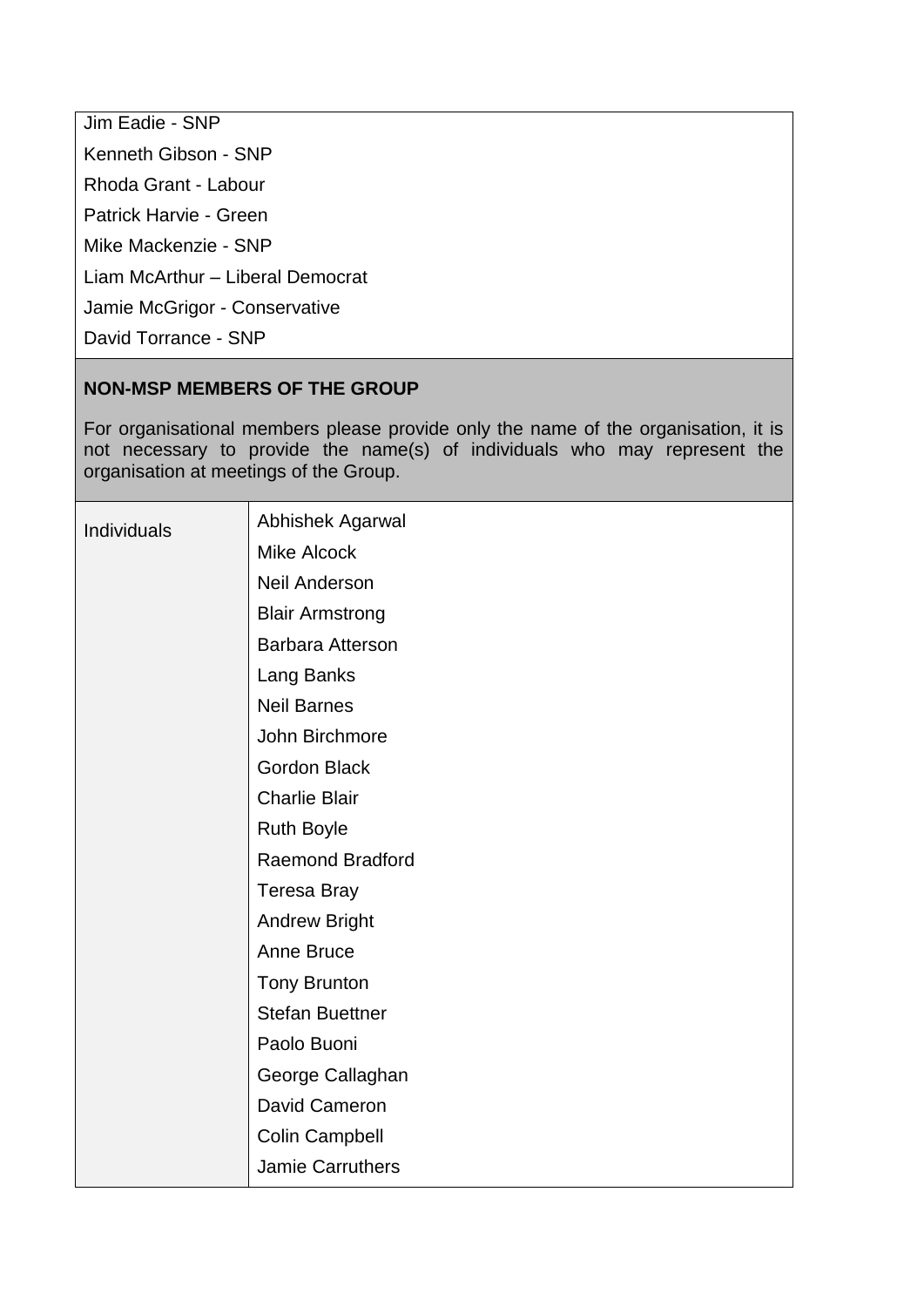| Nick Clark                |
|---------------------------|
| <b>Greg Clarke</b>        |
| Michael Cockburn          |
| <b>Phillip Collier</b>    |
| Chris Cook                |
| <b>Howard Crooks</b>      |
| Ian Cuthbert              |
| <b>Brian Davison</b>      |
| John Debenham             |
| <b>Katy Dickson</b>       |
| Neil Douglas              |
| <b>Aisling Doyle</b>      |
| Gordon Duffy              |
| Scott Duncan              |
| Robin Duval               |
| Hew Edgar                 |
| <b>Herbert Eppel</b>      |
| <b>Tracey Exton</b>       |
| James Farquhar            |
| <b>Andrew Faulk</b>       |
| <b>Rob Forrest</b>        |
| Karen Freel               |
| <b>Roderick Galbraith</b> |
| Paul Gardner              |
| Sam Gardner               |
| Paul Gill                 |
| <b>Martin Grey</b>        |
| Gina Hanrahan             |
| <b>Gareth Harrison</b>    |
| Jim Hart                  |
| David Hawkey              |
| <b>Alex Hill</b>          |
| Simon Holden              |
| <b>Nigel Holmes</b>       |
| <b>Agnes Holmes</b>       |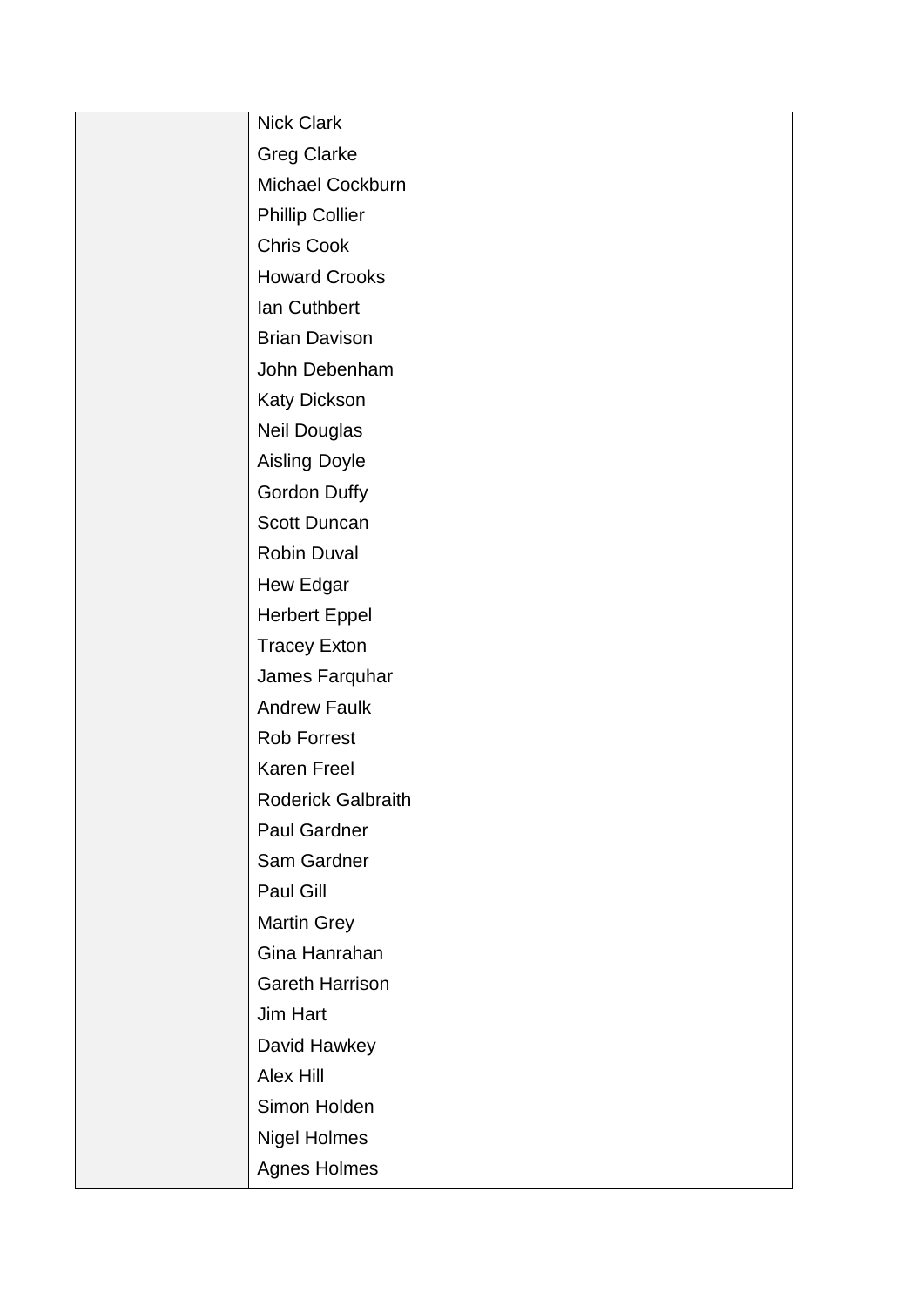| Linda Holt             |
|------------------------|
| Kayt Howell            |
| Ray Hunter             |
| David Infield          |
| Kieran Jackson         |
| Kris Jakobsen          |
| <b>Christine Jones</b> |
| <b>Jeff Justice</b>    |
| <b>Sue Kearns</b>      |
| David Keddie           |
| Neil Kermode           |
| Simon Kerr             |
| Andy Kerr              |
| Anthony Kyriakides     |
| Graham Lang            |
| Elizabeth Leighton     |
| <b>Andrew Leiper</b>   |
| Euan Leitch            |
| <b>Richard Leslie</b>  |
| George Lindsay         |
| Ian Lindsay            |
| Ragne Low              |
| Cate Lyon              |
| Callum Macdonald       |
| Erik MacEachern        |
| Mike Mackenzie         |
| Fraser MacKenzie       |
| John Maclean           |
| <b>Edward Maddox</b>   |
| <b>Phil Matthews</b>   |
| <b>Harry Mayers</b>    |
| Scott McAvoy           |
| Calum McCallum         |
| Janis McCulloch        |
| Sarah McDaid           |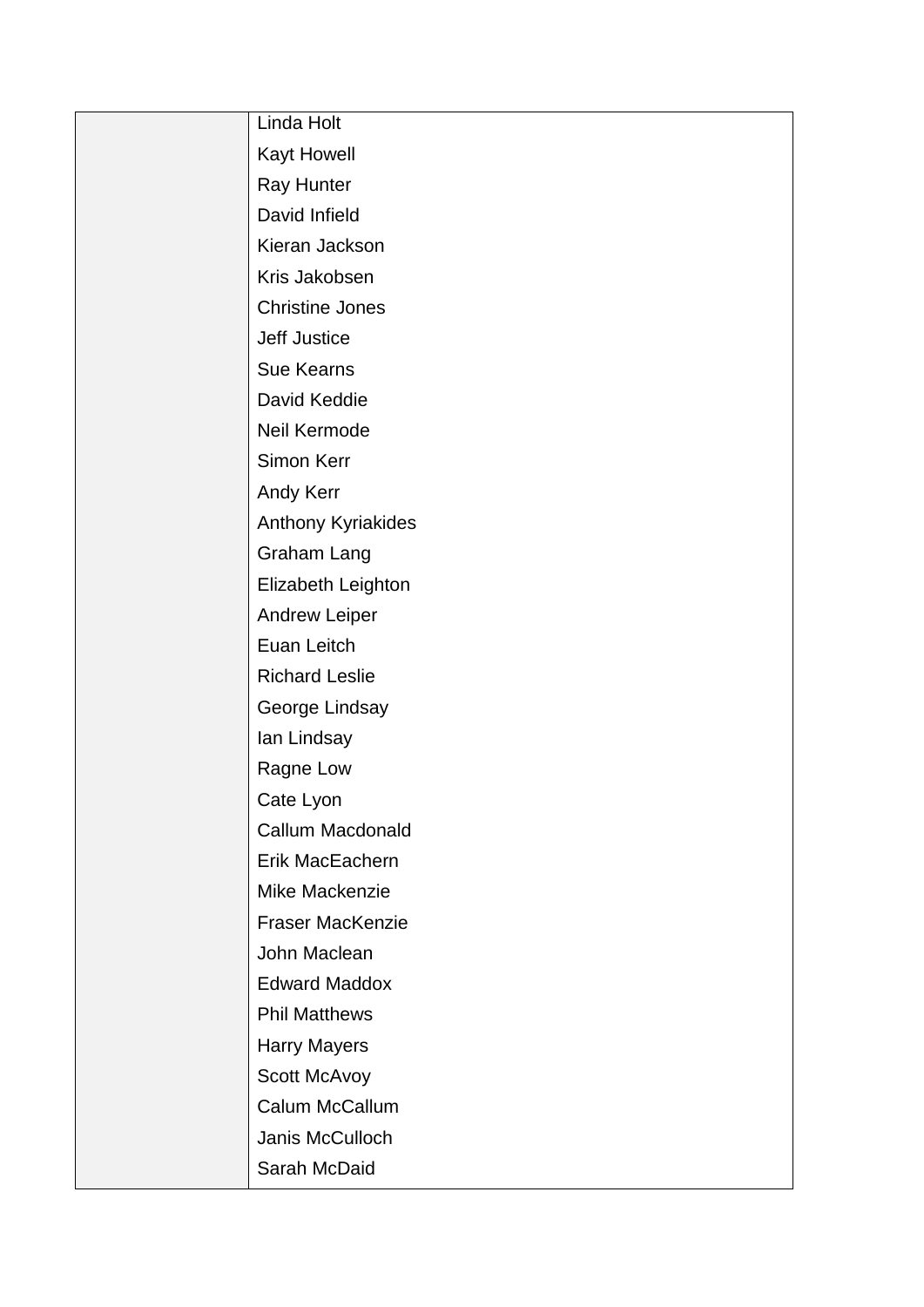| Jamie McGrigor          |
|-------------------------|
| Dory McIntosh           |
| John McKinney           |
| <b>Brian McLeish</b>    |
| Ashleigh McLennan       |
| <b>Alison McLure</b>    |
| Sam McMillan            |
| Colin McNaught          |
| Emma Megaughin          |
| <b>Mandy Meikle</b>     |
| Sam Mills               |
| <b>Beatrice Morrice</b> |
| Alexa Morrison          |
| <b>Alan Motion</b>      |
| Paul Mullan             |
| <b>Tariq Muneer</b>     |
| Ian Murdoch             |
| Hugh Muschamp           |
| Jason Ormiston          |
| <b>Courtney Peyton</b>  |
| <b>Neil Phillips</b>    |
| <b>Gareth Phillips</b>  |
| <b>Douglas Prentice</b> |
| <b>Graham Provest</b>   |
| <b>Andrew Ramand</b>    |
| Pete Roche              |
| <b>Bill Rodger</b>      |
| <b>Alastair Ross</b>    |
| Lorna Ross              |
| <b>Martin Sales</b>     |
| JamesSalmon             |
| Moira Scobbie           |
| <b>Mary Scott</b>       |
| Stephen Sheridan        |
| <b>Jed Shirley</b>      |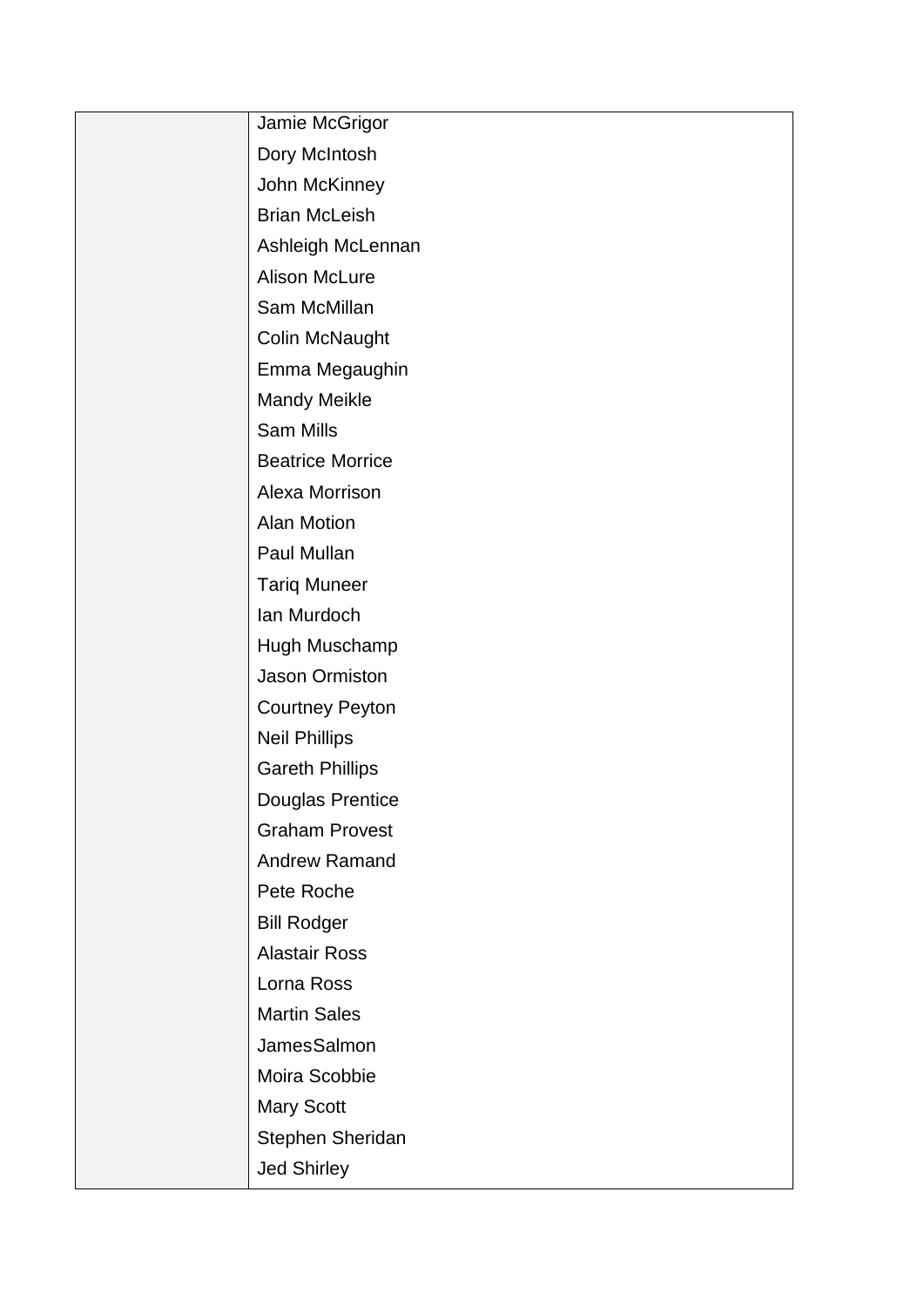|               | Alan Simpson                                  |
|---------------|-----------------------------------------------|
|               | <b>Clare Slipper</b>                          |
|               | <b>Helen Snodin</b>                           |
|               | Anne Stevenson                                |
|               | <b>David Stewart</b>                          |
|               | <b>Duncan Stewart</b>                         |
|               | <b>Fraser Stewart</b>                         |
|               | <b>Roland Stiven</b>                          |
|               | Peter Strachan                                |
|               | <b>Niall Stuart</b>                           |
|               | <b>Martin Surridge</b>                        |
|               | <b>Will Sutton</b>                            |
|               | John Taylor                                   |
|               | James Thomson                                 |
|               | <b>Adrian Todd</b>                            |
|               | <b>Enrique Troncoso</b>                       |
|               | Karen Warner                                  |
|               | <b>Gordon Watt</b>                            |
|               | Jan Webb                                      |
|               | Paul Wedgwood                                 |
|               | <b>Shemaiah Weekes</b>                        |
|               | <b>Eric Wells</b>                             |
|               | <b>Mark Whittet</b>                           |
|               | <b>Grant Wilson</b>                           |
|               | <b>Mark Winskel</b>                           |
|               | David Wood                                    |
|               | Annette Woodham                               |
|               | Stephen Young                                 |
| Organisations | <b>Energy Saving Trust - secretary</b>        |
|               | Scottish Renewables - secretary and treasurer |

# **GROUP OFFICE BEARERS**

Please provide names for all office bearers. The minimum requirement is that two of the office bearers are MSPs and one of these is Convener – beyond this it is a matter for the Group to decide upon the office bearers it wishes to have. It is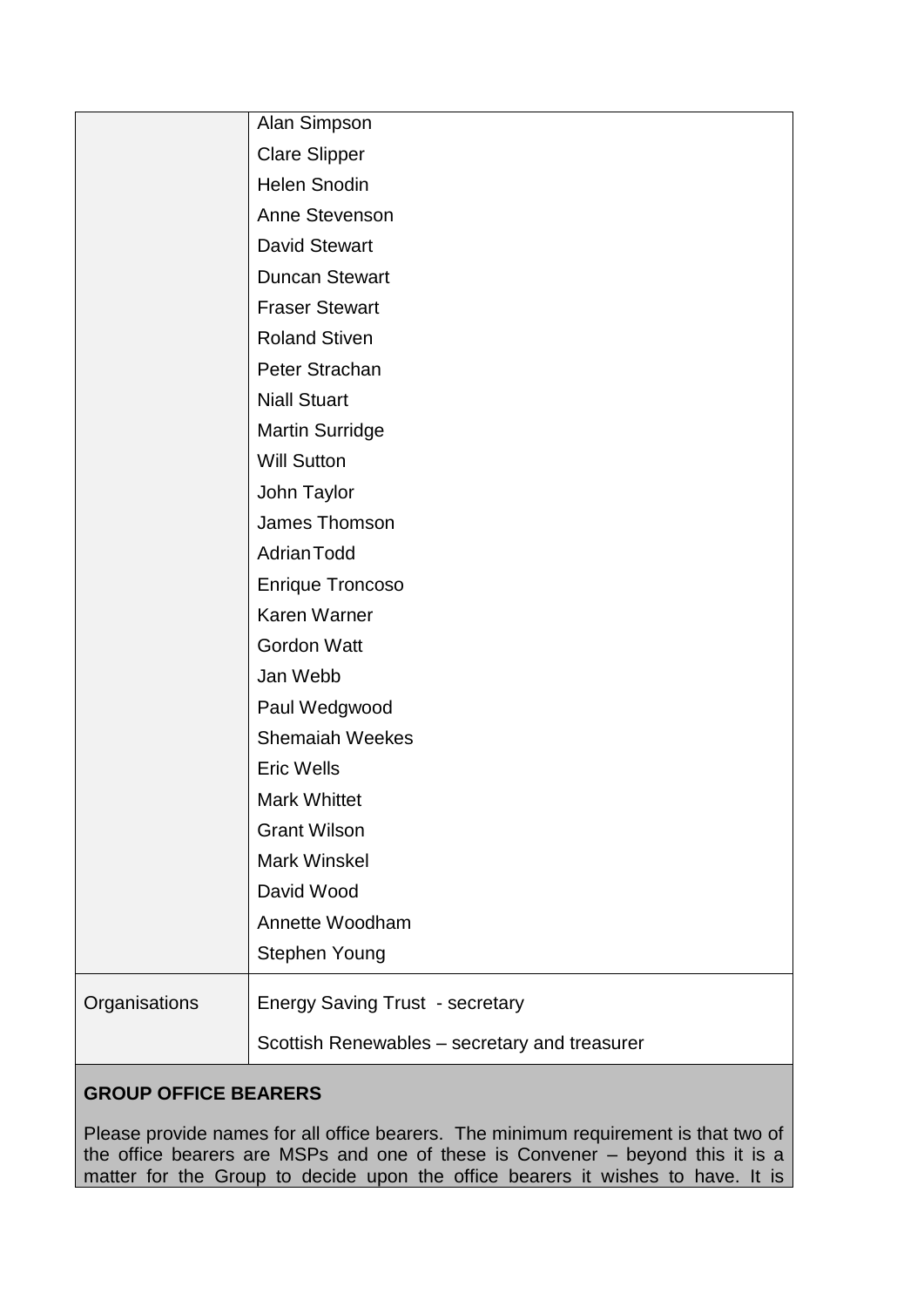permissible to have more than one individual elected to each office, for example, coconveners or multiple deputy conveners.

| Conveners               | Sarah Boyack MSP<br>Jim Eadie MSP              |
|-------------------------|------------------------------------------------|
| <b>Deputy Conveners</b> | <b>Patrick Harvie MSP</b><br>Liam McArthur MSP |
| <b>Secretaries</b>      | Gavin Donoghue<br><b>Elaine Waterson</b>       |
| Treasurer               | Gavin Donoghue                                 |

#### **FINANCIAL BENEFITS OR OTHER BENEFITS RECEIVED BY THE GROUP**

Please provide details of any financial or material benefit(s) received from a single source in a calendar year which has a value, either singly or cumulatively, of more than £500. This includes donations, gifts, hospitality or visits and material assistance such as secretariat support.

Details of material support should include the name of the individual providing support, the value of this support over the year, an estimate of the time spent providing this support and the name of the organisation that this individual is employed by / affiliated to in providing this support.

Groups should provide details of the date on which the benefit was received, the value of the benefit and a brief description of the benefit.

If the Group is not disclosing any financial information please tick the box to confirm that the Group has considered the support received, but concluded it totalled under the threshold for disclosure (£500).

### **Over the year (total)**

Gavin Donoghue (Scottish Renewables) £ 1613.25 (total including catering and travel) Time spent: 6 days

Elizabeth Leighton/Elaine Waterson (Energy Saving Trust) £ 1,466.51 (total including catering and travel) Time spent: 3.5 days

**30 October 2014**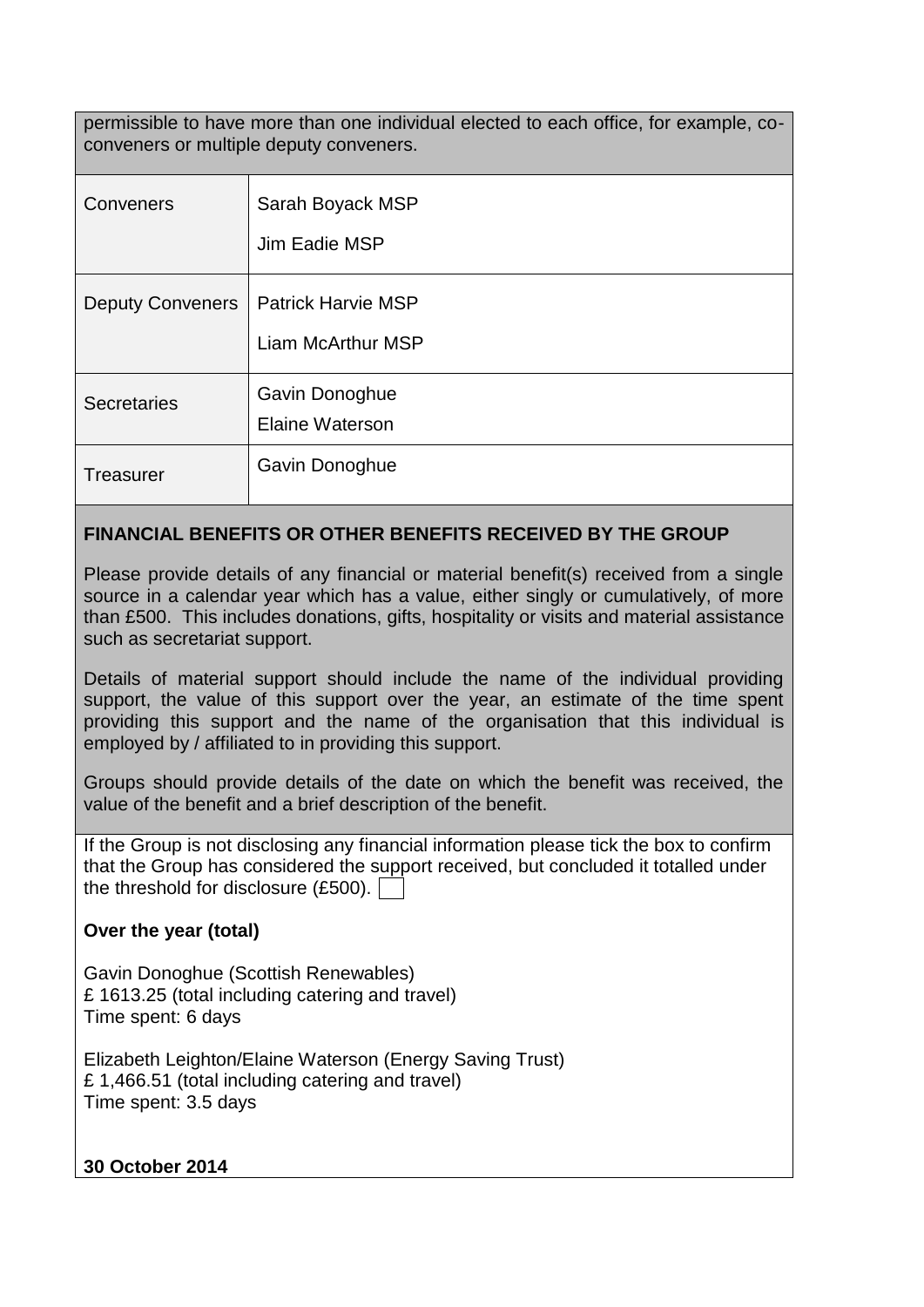Gavin Donoghue (Scottish Renewables) £573.45 for catering and staff time

Elizabeth Leighton (Energy Saving Trust) £263.09 for catering travel/staff time

## **11 December 2014**

Gavin Donoghue (Scottish Renewables) £ 79.5 for travel/staff time

Elizabeth Leighton (Energy Saving Trust) £652.71 for catering/travel/staff time

## **29 January 2015**

Gavin Donoghue (Scottish Renewables) £ 409.50 for catering/travel/staff time

## **12 March 2015**

Gavin Donoghue (Scottish Renewables) £79.5 for travel/staff time

Elaine Waterson (Energy Saving Trust) £550.71 for catering/travel/staff time

### **18 June 2015**

Gavin Donoghue (Scottish Renewables) £471.3 for catering/travel/staff time

### **SUBSCRIPTION CHARGED BY THE GROUP**

Please provide details of the amount charged and the purpose for which the subscription is intended to be used.

N/A

### **CONVENER CONTACT DETAILS**

| <b>Name</b>   | Sarah Boyack MSP                    |
|---------------|-------------------------------------|
| Parliamentary | MG.20<br><b>Scottish Parliament</b> |